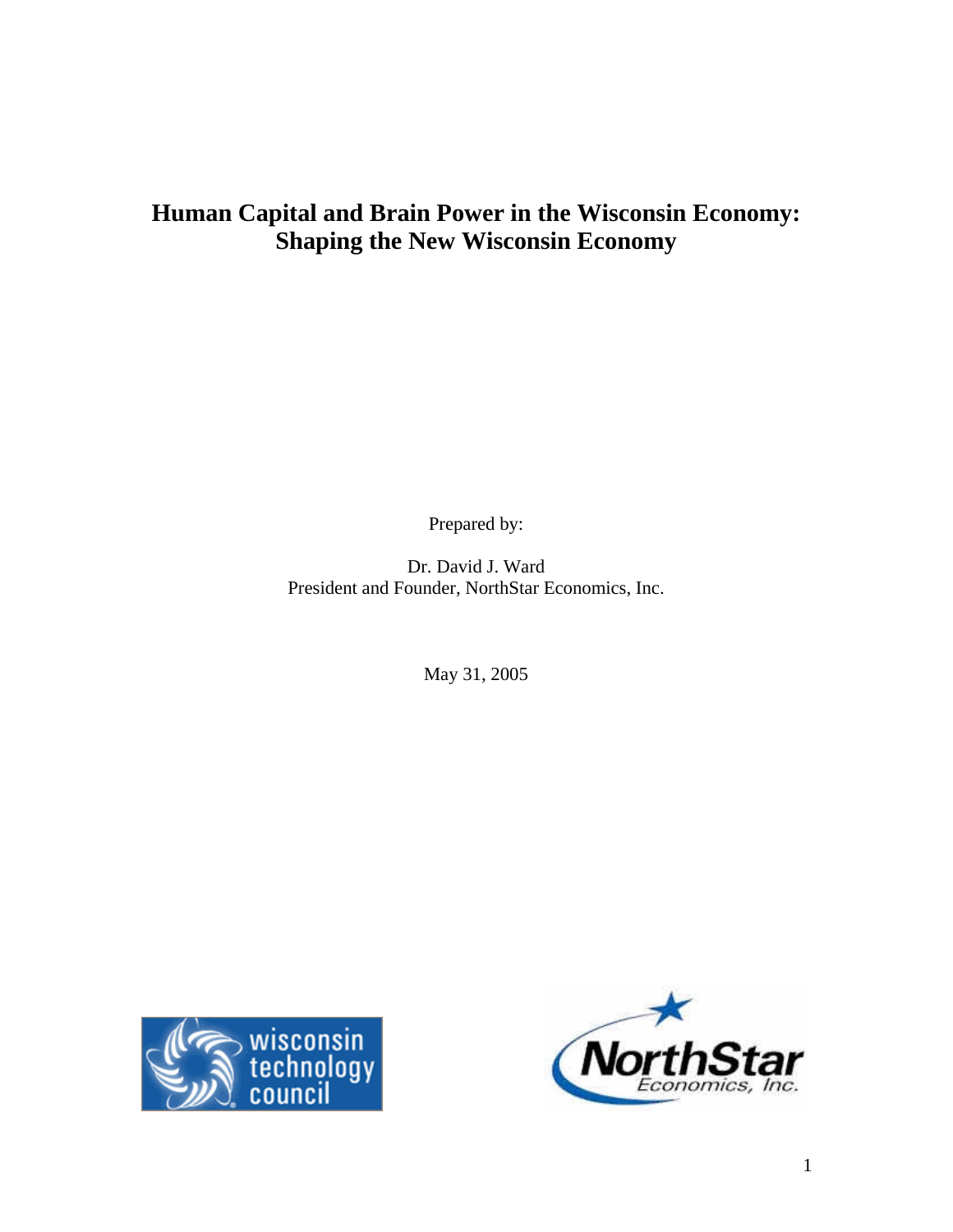## **Introduction**:

In 2002, the Wisconsin Technology Council first published *Vision 2020: A Model Wisconsin Economy. Vision 2020* lays out a vision for retooling the Wisconsin economy to make the state competitive in a rapidly changing global economy.

A section of the report entitled "The Road to Prosperity" provides an overview of the key factors that will drive the economic future of the state. Those factors include human capital/brain power, investment capital, knowledge and technology, and business entrepreneurship and networks. For each of these areas, *Vision 2020* provides the critical factors to measure and benchmarks for future years.

In this report, we review the critical factors and benchmarks related to human capital/brain power. These factors are benchmarked to the year 2002 when *Vision 2020*  was published. To the extent possible, we provide data for 2004 and analysis on how Wisconsin is doing on building the human capital base necessary to be competitive in the New Economy.

# **Context for this Report:**

The recession of 2001, the events of 9/11/2001, and a very slow economic recovery have had a major influence on employment levels in Wisconsin and the United States. Total U.S. employment did not return to the levels of 2001 until late in 2004.

Furthermore, a number of technology sectors were hit hard by the general economic conditions and the global competition and job outsourcing of technology jobs. For example, several of the states in New England experienced double digit losses in the number of information technology workers in the period from 2001-2004. Massachusetts and New Hampshire are prime examples.

Relative to the national data and various sections of the country, Wisconsin has maintained or gained knowledge workers in most sectors.

## **The Education Level of the Workforce:**

According to the U.S. Census Bureau, in 2004 Wisconsin had about 3,540,000 residents 25 years of age or older, comprising 64.26 percent of the state's total estimated population of 5,509,026 people. Of that 3.54 million, 88.8 percent, or about 3,143,520 people, had earned a high school degree. Wisconsin ranked above the national average in high school graduates and the proportion of the age 25 or older population who are high school graduates continues to rise.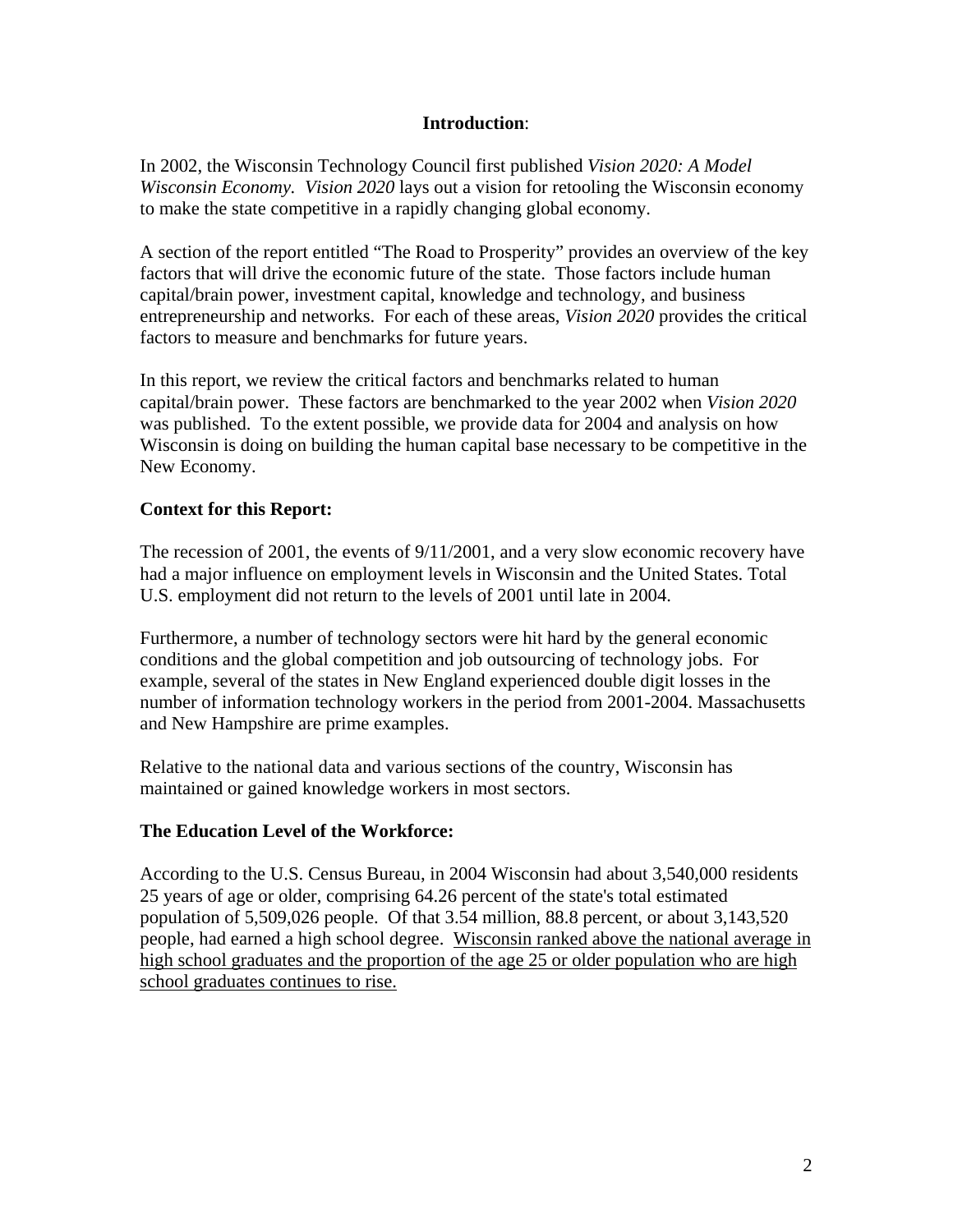|      | <b>Population</b><br>25 Years<br>or Older |                | <b>High School</b>  | <b>Associates</b> | <b>Bachelors</b> |
|------|-------------------------------------------|----------------|---------------------|-------------------|------------------|
|      |                                           |                | <b>Graduates or</b> | <b>Degree</b>     | Degree or        |
|      |                                           |                | <b>Higher</b>       | <b>Holders</b>    | <b>Higher</b>    |
|      | WI                                        | 3.48 Million   | 3.01 Million        | .27 Million       | .81 Million      |
| 2002 |                                           |                | $(86.6\%)$          | $(7.9\%)$         | $(23.2\%)$       |
|      | <b>US</b>                                 | 182.69 Million | 150.97 Million      | 12.35 Million     | 47.37 Million    |
|      |                                           |                | $(82.6\%)$          | $(6.8\%)$         | $(25.9\%)$       |
|      | WI                                        | 3.49 Million   | 3.04 Million        | .29 Million       | .83 Million      |
| 2003 |                                           |                | $(87.1\%)$          | $(8.3\%)$         | $(23.8\%)$       |
|      | <b>US</b>                                 | 184.40 Million | 154.19 Million      | 12.89 Million     | 48.94 Million    |
|      |                                           |                | $(83.6\%)$          | $(7.0\%)$         | $(26.5\%)$       |
|      | WI                                        | 3.54 Million   | 3.14 Million        | No data           | .90 Million      |
| 2004 |                                           |                | $(88.8\%)$          | available         | $(25.6\%)$       |
|      | <b>US</b>                                 | 186.88 Million | 159.13 Million      | No data           | 51.75 Million    |
|      |                                           |                | $(85.2\%)$          | available         | (27.7%)          |

**Table 1 Education Level of Persons 25 and Older in Wisconsin and the United States** 

Wisconsin also ranked above the national average in the proportion of its age 25 and older population that hold an associates degree. In 2003, the most recent year in which data was available, 8.3 percent of Wisconsin's age 25 and older population had earned an associates degree while 7 percent of the U.S. population had achieved that mark.

Wisconsin continues to trail the U.S in terms of college-educated in the workforce. In 2004, 25.6 percent, or about 906,240 Wisconsin residents had earned at least a bachelor's degree as compared to 27.7 percent of the U.S. population. Wisconsin has increased its college-educated percentage of the workforce in every year since 2000 but the rate of growth is not enough to close the gap with the national averages.

In its 2002 State New Economy Index, the Progressive Policy Institute ranked Wisconsin  $25<sup>th</sup>$  in workforce education. The PPI ranking was based on 2001 Census Bureau data, and has not been updated since the 2002 State New Economy Index was published.

# **Knowledge and Creative Workers:**

*Vision 2020* reported on knowledge and creative workers who are a good indicator of economic growth. The report contained data on doctoral scientists and engineers and creative workers as represented by occupations in the arts, design, entertainment and media workers.

The Bureau of Labor Statistics has data available through 2003 by the North American Industrial Classification System (NAICS) code for many creative and knowledge workers categories in its quarterly Census of Employment and Wages.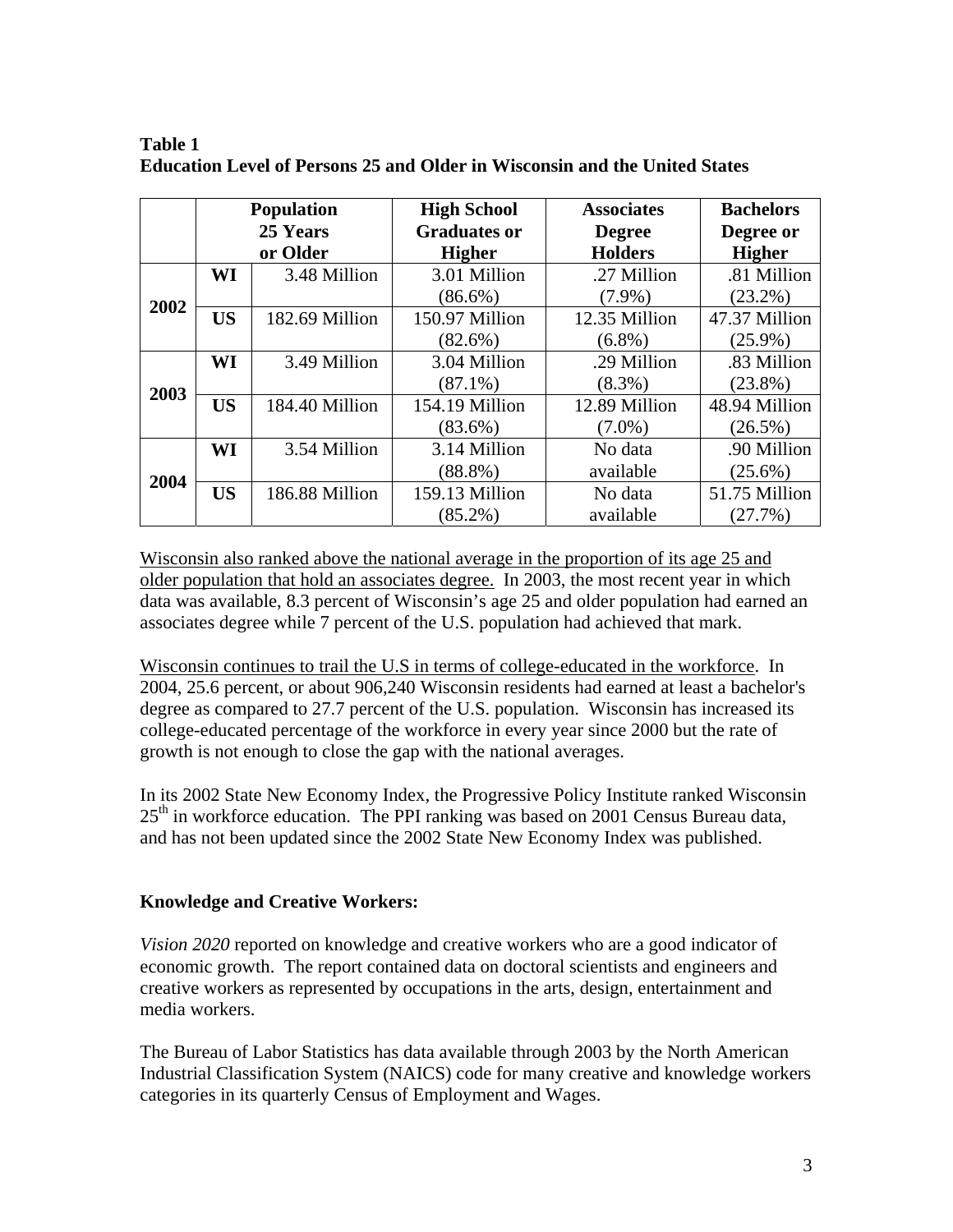Here are the figures for several key occupations:

# **Table 2 Knowledge and Creative Workers**

| <b>Wisconsin</b>                   | 2002   | 2003   | $2004$ (est.) |
|------------------------------------|--------|--------|---------------|
| <b>Specialized Design Services</b> | 1.231  | 1,284  | no estimate   |
|                                    |        |        | available     |
| Arts, Entertainment & Recreation   | 33,231 | 34,475 | 35,432        |
| Information                        | 51,123 | 49,873 | 50,110        |

According to the BLS data, Wisconsin employed approximately 34,475 workers in the field of Arts, Entertainment, and Recreation in 2004, an increase of 3.3 percent over the 2002 numbers. Arts, Entertainment & Recreation (NAICS code 71) includes a variety of occupations from performing arts to spectator sports to museums.

Specialized Design Services (NAICS code 5414) encompasses the following subcategories: Interior Design Services, Industrial Design Services, Graphic Design Services, and Other Specialized Design Services. This category of workers went up in 2003 versus 2002 but there is a small base number of these workers.

Information businesses (NAICS code 51) includes a wide range of media-related industries, including publishers of newspapers, periodicals, books, software, and greeting cards, the motion picture, music, and television industries, as well as broadcasting and telecommunications. Information worker numbers for Wisconsin fell about 2 percent in the period from 2002-2004 but this decline was less than the national average.

*Cyberstates 2005*, a publication of the American Electronics Association, reported 14,000 computer systems design and related services workers in Wisconsin in 2003, down 200 workers from 2002. The publication also notes a decline in telecommunications services workers from 14,700 in 2002 to 14,000 in 2003, and a decline in engineering services from 11,400 workers in 2003 to 10,800 in 2003. Overall, Wisconsin is ranked  $21<sup>st</sup>$  in high-tech employment and  $34<sup>th</sup>$  in average wages for high-tech positions. It is also noted that in Wisconsin, 33 of every 1000 private sector workers are employed by high-tech firms.

The National Science Foundation (NSF) compiles data regarding doctoral scientists and engineers. The most recent data from NSF is for the year 2001. In 2001, there were 542,940 doctoral scientists in the United States. Wisconsin, with 8,520 of them, ranked  $23<sup>rd</sup>$  in the nation. In 2001, there were 112,760 doctoral engineers in the United States. Wisconsin ranked  $22<sup>nd</sup>$  among the states, with 1,610. Adding these two numbers together results in 10,130 doctoral scientists and engineers, an increase over the 9,740 reported in the year 2000 in the *Vision 2020* report. Vision 2020 suggested a benchmark target of 10,000 doctoral scientists and engineers by 2005. If subsequent data from NSF verifies the 2001 data, we may be able to report significant progress on this indicator.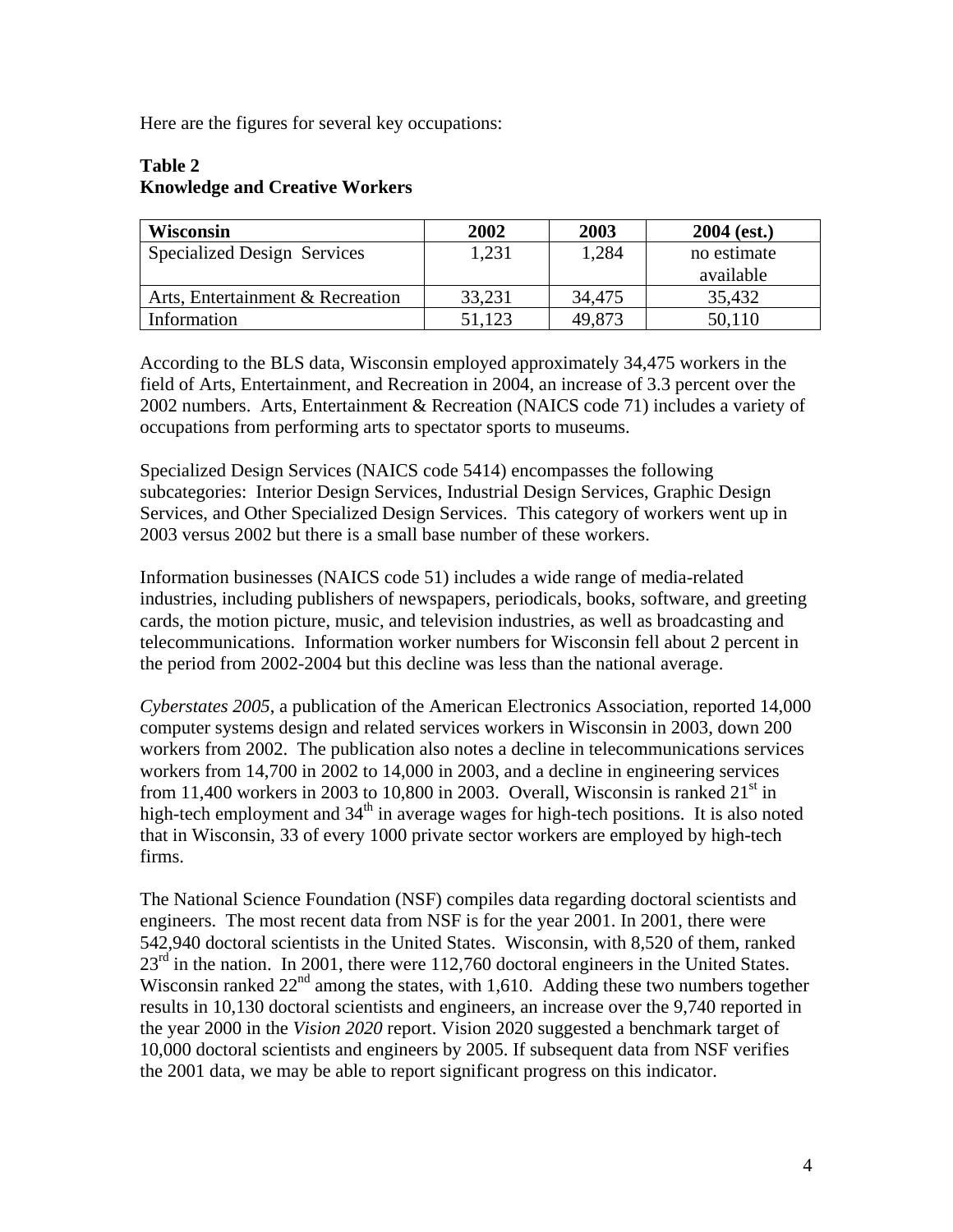## **Hopeful Signs of Progress in Increasing the Number of Knowledge Workers:**

Despite the difficult economic conditions, Wisconsin made significant progress in growing the number of knowledge workers in a number of key areas. Most of the areas are fairly small but they represent high growth areas that have a growing number of small firms.

Two sectors that are representative of the expansion of knowledge-related businesses are management and consulting services and scientific research and development services. Tables 3 and 4 show the number of employees, the number of establishments and the average annual wage for these two industries in Wisconsin.

# **Table 3 Management and Consulting Services in Wisconsin- NAICS 5416**

| Wisconsin                  | 2001     | 2002     | 2003                     |
|----------------------------|----------|----------|--------------------------|
| <b>Employees</b>           | 7,398    | 7,847    | 7.947                    |
| Establishments             | .,646    | רמד      | 1,865                    |
| <b>Average Annual Wage</b> | \$46,930 | \$49,476 | 72 <sub>A</sub><br>\$49. |

## **Table 4 Scientific Research and Development in Wisconsin- NAICS 5417**

| <b>Wisconsin</b>           | 2001     | 2002 | 2003     |
|----------------------------|----------|------|----------|
| <b>Employees</b>           | 2928     | 2930 | 3272     |
| Establishments             | 191      | 199  | 207      |
| <b>Average Annual Wage</b> | \$53,930 | .794 | \$58,945 |

Given the difficult economic conditions in 2002 and 2003, the growth in these New Economy sectors is encouraging. The number of business establishments in each sector grew steadily as did the numbers of employees. Each of these sectors produces highwage jobs that are 60-80 percent higher than Wisconsin's per capita income.

## **Summary and Conclusions:**

In a difficult economic climate, Wisconsin has made progress in many areas. The encouraging signs in the data for 2003 and 2004 data need to continue in order for the state to grow its per capita income to the national average. State incentives passed in the 2003-2005 state budget may be timely in further encouraging the growth in high-wage jobs.